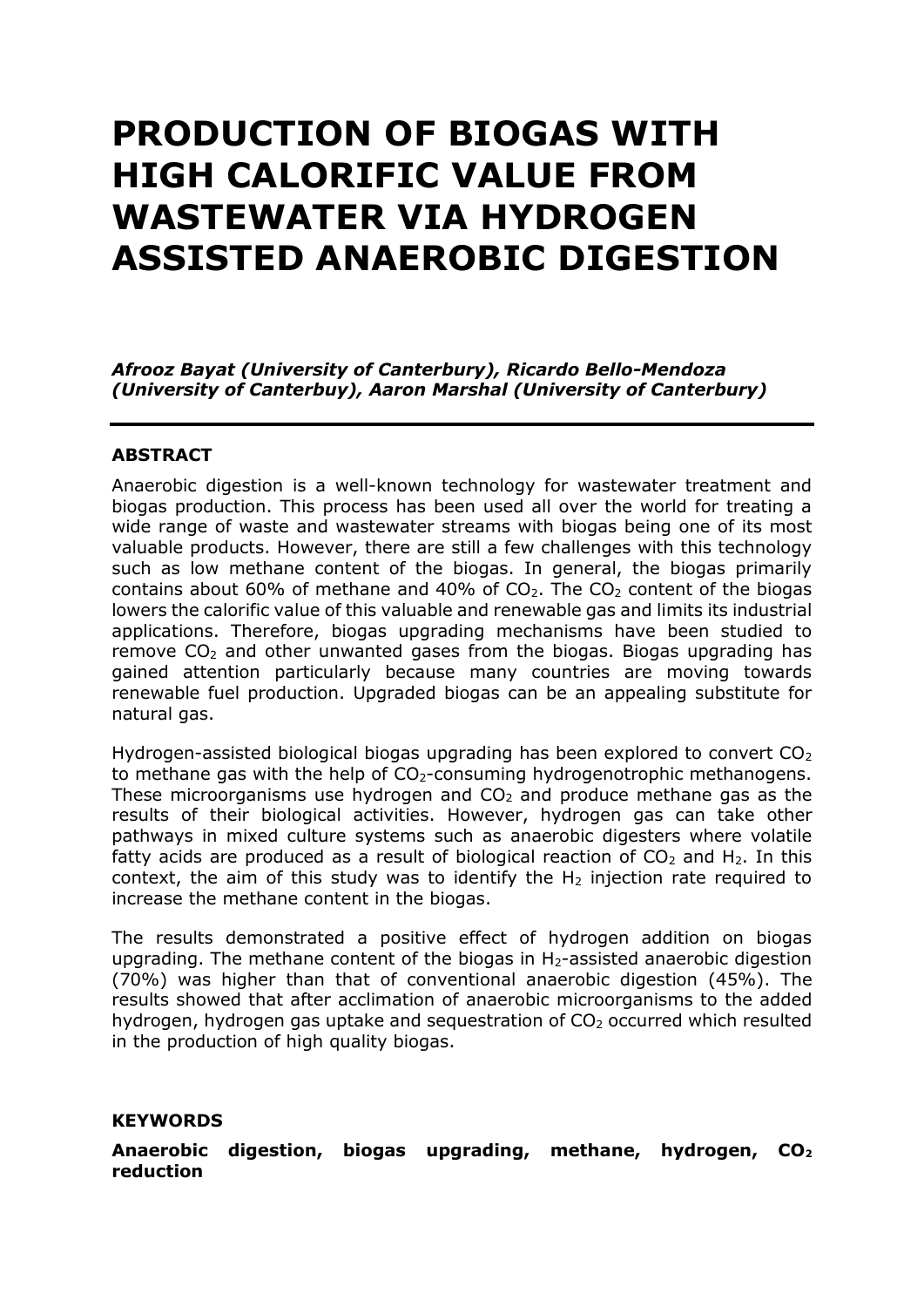## **PRESENTER PROFILE**

Afrooz is a PhD candidate at the University of Canterbury working on valorization of wastewater via anaerobic digestion. She is studying biogas production via anaerobic digestion and biogas upgrading (i.e. methane content). Afrooz is working as a Water Supply Engineer at the Christchurch City Council, focusing on Water Safety Plans, and specifically backflow prevention.

## **INTRODUCTION**

Fossil fuels are the main source of energy generation world-wide; however, the resultant greenhouse gas emissions have provided an impetus for many countries to investigate and use renewable energy sources (EBA, 2017). For example, 82 % of New Zealand's electricity is currently produced from renewable energy sources, but the target is to go 100 % renewable by 2035 (New Zealand. Interim Climate Change, 2019). Renewable energy sources include hydro, geothermal heat, solar, marine (i.e. tidal, wave, or current), as well as biomass, with the latter referring to a wide range of energy carriers such as ethanol, wood or biogas.

Biogas is primarily produced in landfills or from the anaerobic digestion of a variety of organic waste streams such as crop/farm waste, food waste and sewage sludge. Biogas primarily consists of 50 – 60 % methane (CH<sub>4</sub>) while carbon dioxide (CO<sub>2</sub>) also constitutes a large proportion of the biogas mixture. This is unfortunate because a high  $CO<sub>2</sub>$  content means that, compared to its natural gas counterpart, biogas falls far short of meeting the calorific content required by many applications such as internal combustion engines (Persson, Jönsson et al. 2006). To illustrate, there are nationally-agreed specifications for the acceptable  $CO<sub>2</sub>$  content of biogas that is being injected in the grid or used as vehicle fuel in many parts of the world. For example, in Germany and Switzerland, the carbon dioxide content of biogas should not exceed 6 % while the specifications are stricter in France, where a qualified biogas must have  $CO<sub>2</sub>$  content of less than 2 % (Petersson and Wellinger 2009).

A high  $CO<sub>2</sub>$  content (40 - 50 %) reduces the calorific value of biogas to 23.4 MJ/Nm<sup>3</sup> which is much lower than the 35.8 MJ/Nm<sup>3</sup> of natural gas, which has near zero percent  $CO<sub>2</sub>$  content. This in time lowers the performance of biogas in combustion heat engines. To compound matters, biogas also contains other impurities such as  $H_2O$ ,  $H_2S$ , and  $NH_3$  which leads to corrosion and incomplete combustion in heat engines, not to mention poisonous emissions. Thus, for biogas to reach an appropriate quality, various techniques must be employed to purify or upgrade its characteristics.

Upgraded biogas, as a promising alternative to natural gas, can play an important part in achieving a fully renewable electricity system by 2035 (New Zealand. Interim Climate Change, 2019). However, to be utilised either in the grid, in combustion gas engines, or turbines/micro-turbines; the quality of the biogas needs to meet a number of specifications associated with the concentration of its components. For instance, the goal is to obtain a biogas that contains no more than  $1 - 3$  % of CO<sub>2</sub>. This upgraded and high-quality biogas is called biomethane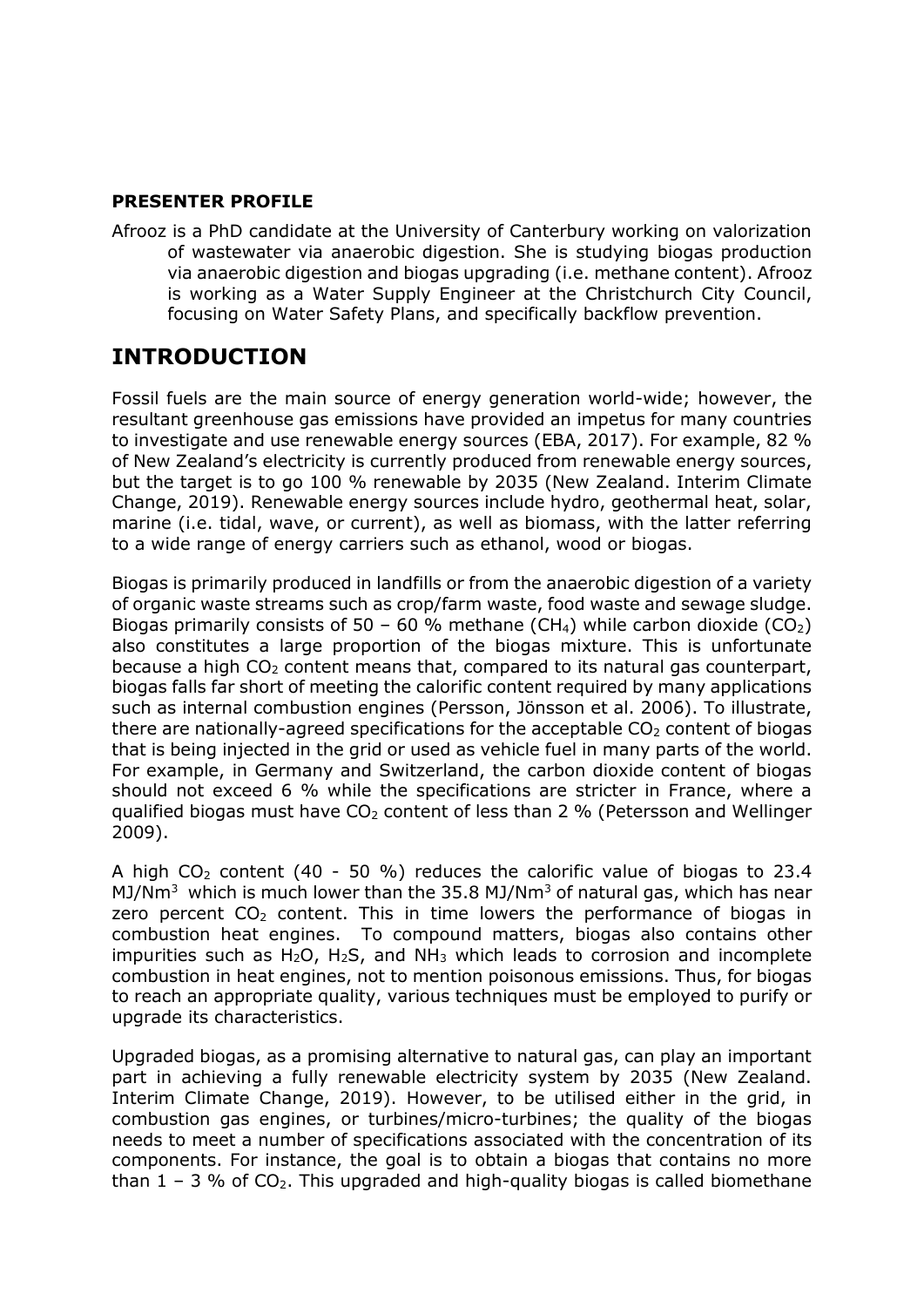(Ryckebosch, Drouillon et al. 2011). To obtain biomethane (with a similar methane content of natural gas), various approaches have been explored. These methods fall into two main categories; namely, in-situ and ex-situ biogas upgrading processes.

Ex-situ biogas upgrading techniques aim at increasing methane content of the already produced biogas in a separate system than the digester. In these techniques, the generated biogas is carried to a following processing system for the impurities to be removed. Ex-situ biogas upgrading includes membrane technologies, absorption technologies, biological processes, water scrubbing, etc. However, the requirement for additional unit operation adds to the cost of the final biogas production system.

In-situ biogas enriching mechanisms include the modification of conventional anaerobic digestion processes to obtain a biogas with high content of methane. This happens through enhancing the operating conditions of the digester (i.e. retention time, temperature, pressure, etc.). In-situ biogas enriching can also be achieved via the addition of chemical substances in order to facilitate and/or accelerate methane producing reactions, while simultaneously impeding  $CO<sub>2</sub>$ production. Compared to other enhancement methods, in-situ biogas enriching is a more promising and sustainable way of obtaining biogas of a better quality (Sarker, Lamb et al. 2018). In addition, in-situ methods are able to remove excessive  $CO<sub>2</sub>$  content while at the same time are easily applied to existing anaerobic digesters, saving time, space, and capital costs (Alfaro, Fdz-Polanco et al. 2019). Therefore, this research aims at improving the methane content of the biogas produced during anaerobic digestion of wastewater.

## **MATERIALS AND METHODS**

120-mL batch anaerobic digesters were set-up to study the effect of hydrogen addition on the methane content of the produced biogas. Digested sludge collected from the mesophilic digester of Christchurch Wastewater Treatment Plant was used as inoculum. The characteristic of the sludge is as follows: total solids  $(TS)$  = 30.35 g/L, volatile solids (VS)= 14.44 g/L, pH= 7.67.

A synthetic wastewater with an easily degradable carbon source (anhydrous glucose) was used as feed for the reactors. To find an adequate substrate to inoculum ratio, a preliminary set of experiments were run using various concentrations of glucose (0.25, 0.5, and 1 g sCOD/L). Anaerobic medium was prepared and added to the batch reactors to provide enough micro and macro nutrients for the microorganisms (Angelidaki et al, 2004). The batch reactors were filled with 30 mL of the digested sludge, different volumes of synthetic wastewater (to produce different initial concentrations of substrate) and different volumes of anaerobic medium to reach a working volume of 60 mL. The headspace of the reactors (60 mL) was flushed with  $N_2$  to ensure anaerobic conditions. A blank with only digested sludge and de-ionised water (instead of synthetic wastewater) was also included in the experimental set up. The batch anaerobic digesters were incubated at 36°C and methane production was monitored regularly. The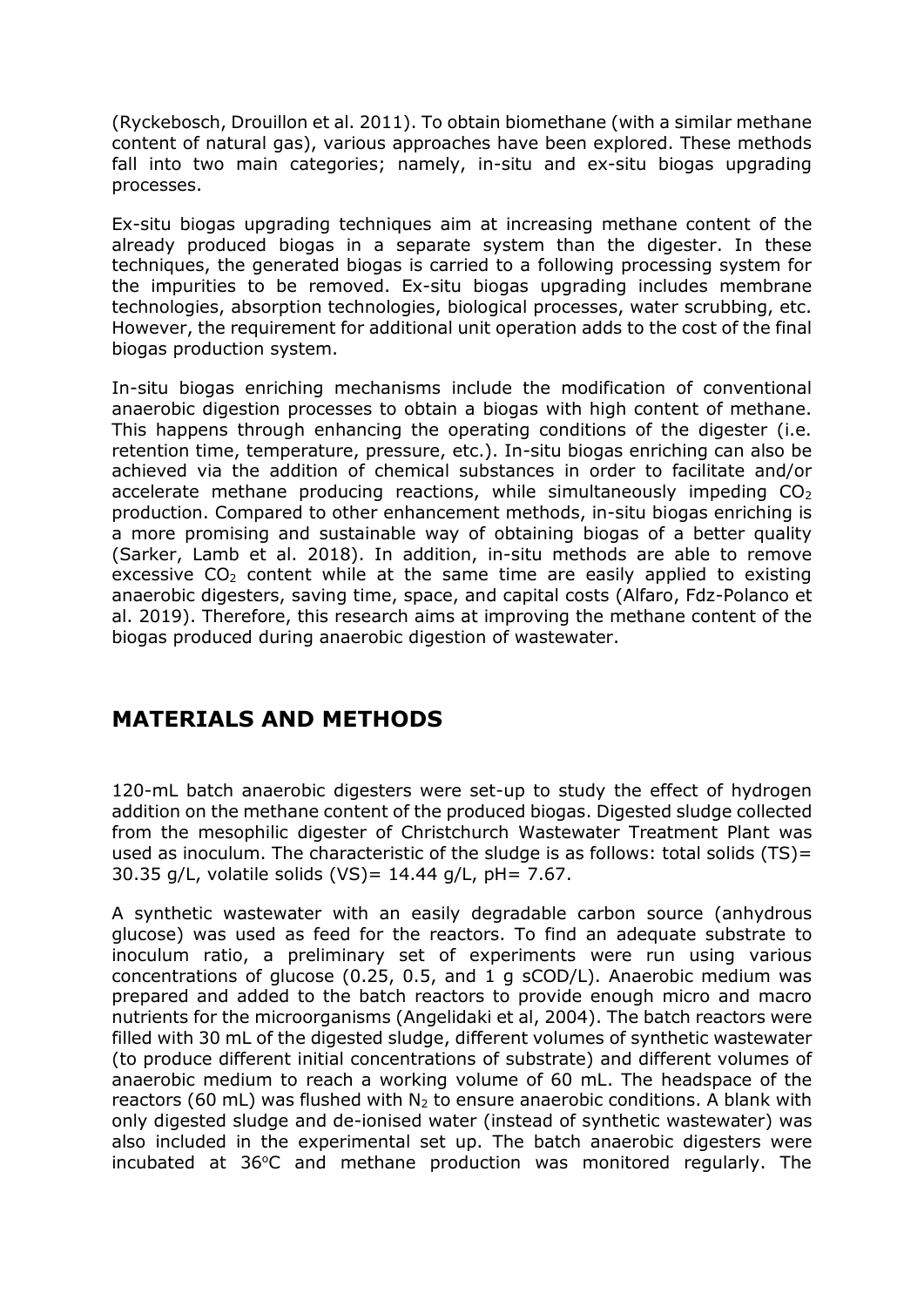experiments were run until no biogas was produced which meant that all the easily degradable organic carbon had been converted to biogas.

A second set of experiments was run this time using greater concentrations of glucose, namely 1 g/L, 7 g/L, and 14 g/L. These concentrations were equivalent to 0.03, 0.5, and 1 g soluble chemical oxygen demand (sCOD)/g VS). At this stage, hydrogen was added to the reactors and a control with a mix of sludge and synthetic wastewater but no  $H_2$  was also included. Table 1 shows the experimental conditions.

*Table 1: Characteristics of the second-stage experiment: effect of substrate to inoculum ratio*

|            | Substrate to inoculum ratio<br>$(g$ sCOD/g VS) | Hydrogen added    |
|------------|------------------------------------------------|-------------------|
| 0.07, CTRL |                                                | No H <sub>2</sub> |
| 0.07, 4mL  | 0.07                                           | 4 mL              |
| 0.07, 8mL  |                                                | 8 mL              |
| 0.5, CTRL  |                                                | No H <sub>2</sub> |
| 0.5, 4mL   | 0.5                                            | 4 mL              |
| 0.5, 8mL   |                                                | 8 mL              |
| 1, CTRL    |                                                | No H <sub>2</sub> |
| 1, 4mL     | 1.0                                            | 4 mL              |
| 1, 8mL     |                                                | 8 mL              |

Once the best substrate to inoculum ratio was found, a third set of experiments was run to study the effect of the hydrogen addition approach on biogas production. For this set of experiments the substrate/inoculum (S/I) ratio was kept at the same level and only the headspace hydrogen level was changed. Table 2 shows the conditions of the third set of experiments.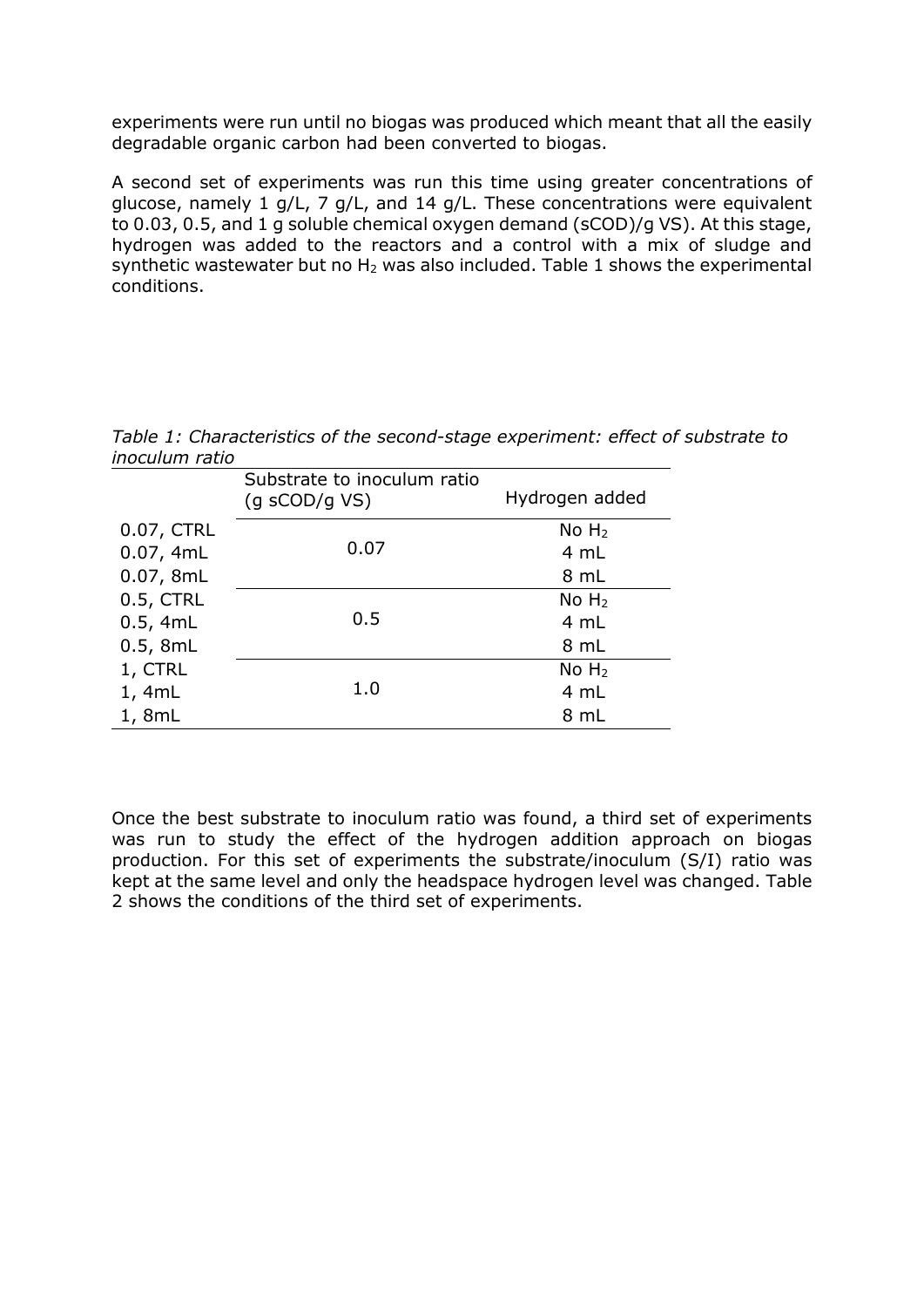Table 2: Characteristics of the third-stage experiment: effect of  $H_2$  addition approach

|                 | Substrate to inoculum ratio |                                              |
|-----------------|-----------------------------|----------------------------------------------|
|                 | $(q$ sCOD/q VS)             | Hydrogen added                               |
| <b>BLNK</b>     | No substrate                | No hydrogen                                  |
| <b>CTRL</b>     | 0.5                         | No hydrogen                                  |
| 10mL            | 0.5                         | $10 \text{ mL}$                              |
| $H_2$ - Flushed | 0.5                         | Reactors flushed with $H_2$ instead of $N_2$ |

All experiments were run for 10 days or until no more biogas was produced. TS, VS, and pH were measured according to Standard Methods (APHA, 2005). The content of methane in the biogas was analysed by gas chromatography with a thermal conductivity detector (Agilent 7820A, China). A gas-tight syringe was used to collect 4-mL samples from the headspace of each reactor. For each analysis, 4 mL of gas sample at atmospheric pressure was injected to the GC. The setup of the GC-TCD method was as follows: Agilent 19095P-Q04 stainless steel column with 30 m $\times$  530 µm $\times$  40 µ; Helium carrier gas 10 mL/min with pressure 10.6 psi, oven temperature 30 °C; injector temperature 70°C; TCD temperature 155°C. All analyses was undertaken in duplicate/triplicate for quality assurance.

# **RESULTS AND DISCUSSION**

The first stage of the experiments was run to identify the best concentration of substrate (i.e. S/I ratio) to ensure stable methane production. The results showed that higher amounts of glucose, hence greater levels of sCOD, resulted in higher methane content in the biogas (Fig 1). The initial concentration of sCOD increased from 0.25 to 1 g/L which resulted in the methane content (%) to increase from 15% to >30%.

Biogas production stopped after 7 days of the experiment which means that the microorganisms were able to degrade the sCOD very quickly. The fast degradation of sCOD suggested that the inoculum activity was likely high enough to deal with higher organic loadings. This led to the next stage of the experiment where greater concentrations of sCOD were used.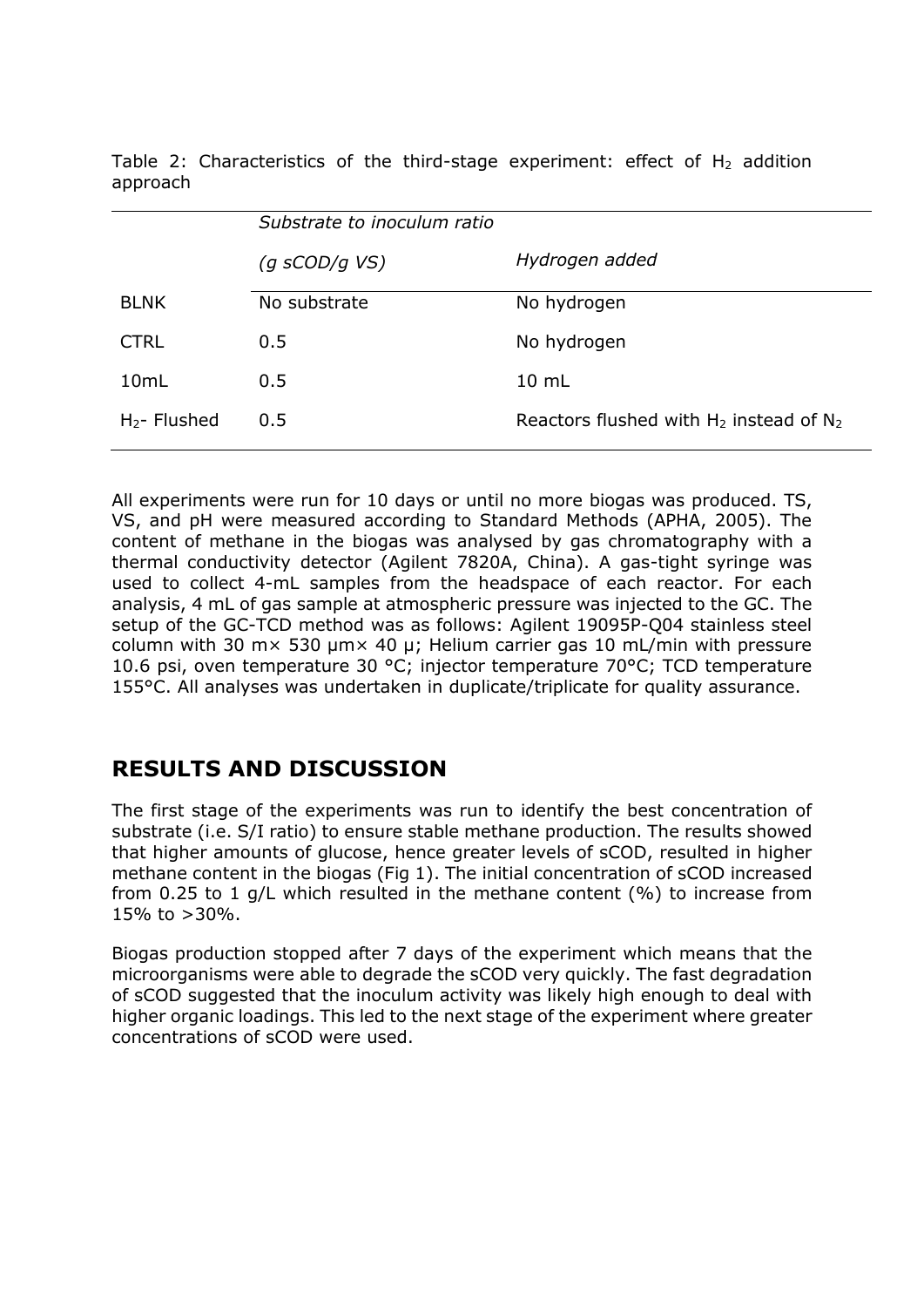

*Figure 1: 1st stage- methane content of the biogas produced*

For the second experimental stage, the inoculum used was the same as in the first stage. This sludge was incubated at  $37.5^{\circ}$ C for 3 weeks for degassing; that is to say, to eliminate endogenous methane production. In this stage, higher amounts of glucose (i.e. sCOD) were used. The initial substrate concentrations used in the batch tests were 1, 7 and 14 g sCOD/L. This was equivalent to S/I ratios of 0.07, 0.5 and 1 g sCOD/g VS, respectively. At this stage, different volumes of hydrogen (at atmospheric pressure) were also added to the reactors to study the effect of hydrogen addition on the methanation of the synthetic wastewater. Figure 2 shows the results of the second-stage of experiment.

It is noted that the results of the second-stage experiment, as well as those in the first stage, indicated lower methane content of the biogas than expected from a WWTP sludge. This can be due to the wide window of time between the time that the sludge was collected from Christchurch wastewater treatment plant and the time that the experiments stared (i.e. degassing period) which led the microorganism to be dormant.

The results also showed that the highest substrate to inoculum ratio of 1 g sCOD/g VS resulted in poor methane production (less than 15%). These reactors stopped producing methane after 4 days of the experiments and hydrogen addition did not improve its biogas production. This was probably caused by an overloading of the reactors with a high dose of substrate.

The greatest final methane content was observed in the reactors fed with 0.5 g sCOD/g VS inoculum (Fig 2). Hence, this value was taken as the best S/I ratio for the current experiment. Furthermore, higher amounts of hydrogen added to the reactors resulted in greater methane percentages in the biogas. Therefore, the next stage of the experiment was run by keeping the organic loading rate at the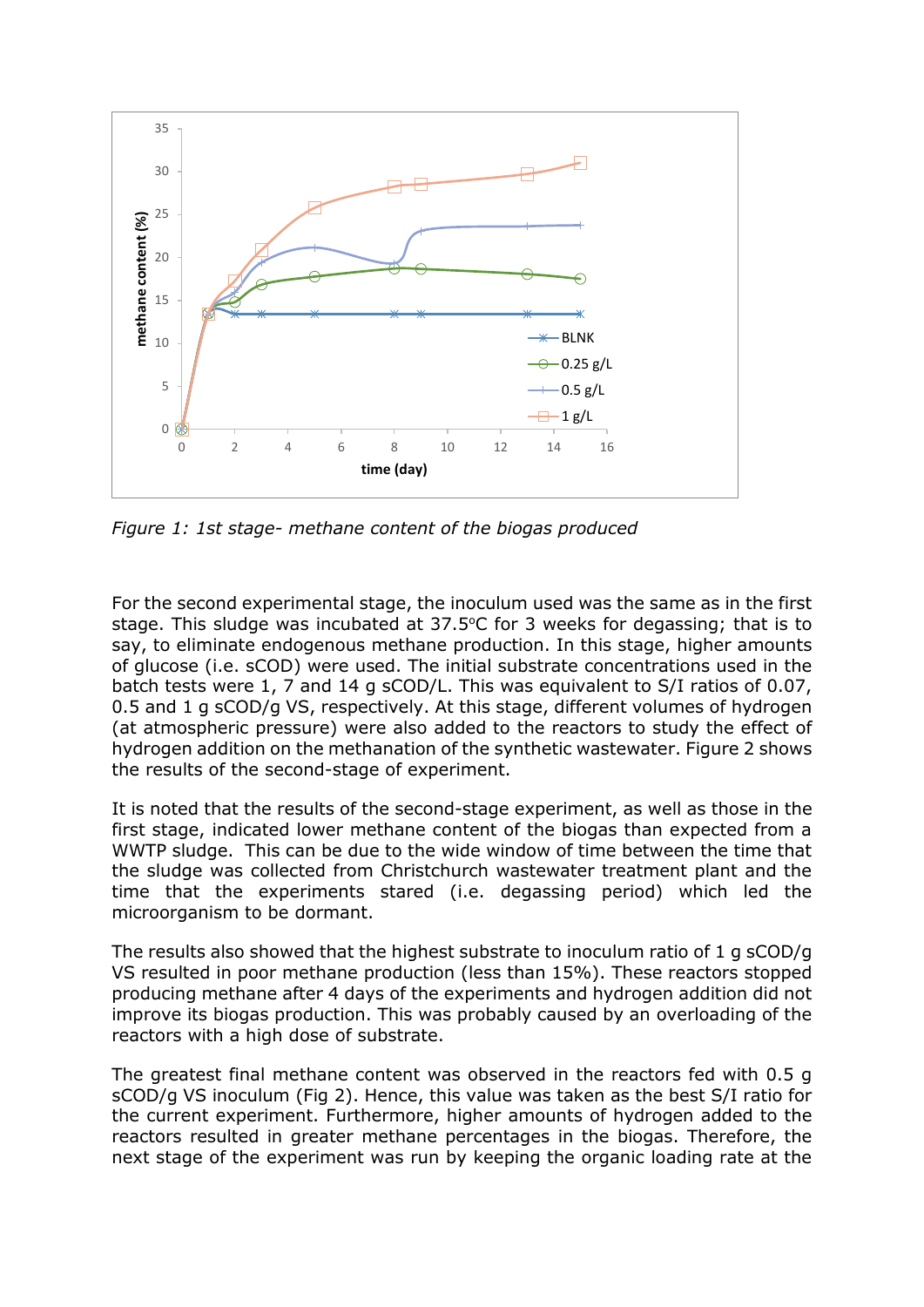same level (i.e. 7 g sCOD/L or 0.5 g sCOD/ g VS inoculum) and only hydrogen content of the reactors were changed.



Figure 2 second stage- methane content

For the third stage of the experiment, fresh sludge from the same digester (Christchurch Wastewater Treatment Plant, Bromley) was used. Furthermore, the duration of sludge degassing was shortened to 5 days to avoid the inactivation of the microorganisms. In this stage the effect of the mode of hydrogen addition on methane production was studied. For this purpose, blank and control reactors were compared with reactors that contained varied levels of hydrogen. A set of reactors contained 10mL hydrogen; and the last set of reactors were purged with  $H_2$  as opposed to the other reactors which purged with  $N_2$  to investigate the effect of excess hydrogen content on the reactors.

All the reactors produced higher methane contents than the previous stages which proved that fresh sludge, hence more active microorganisms, results in a better methane content of the biogas. The methane content of the control reactor was in line with the methane content that is produced in a digester (approximately 50% methane) (Fig. 3).

The control reactors which did not contain any hydrogen and the reactors in which 10 mL of hydrogen was injected showed the same methane content of the biogas. This suggests that 10 mL of hydrogen was not enough to foster hydrogenotrophic methane production. In contrast, the reactors with hydrogen-filled headspace produced a very high content of biogas.

The methane content of hydrogen-purged reactors reached above 50% after 4 days and remained at above 70-75% for the rest of the experiment until the reactors stopped producing anymore biogas. This showed that hydrogen addition to digester can upgrade the methane content of the biogas by 40% compared with a reactor that is not fed with hydrogen.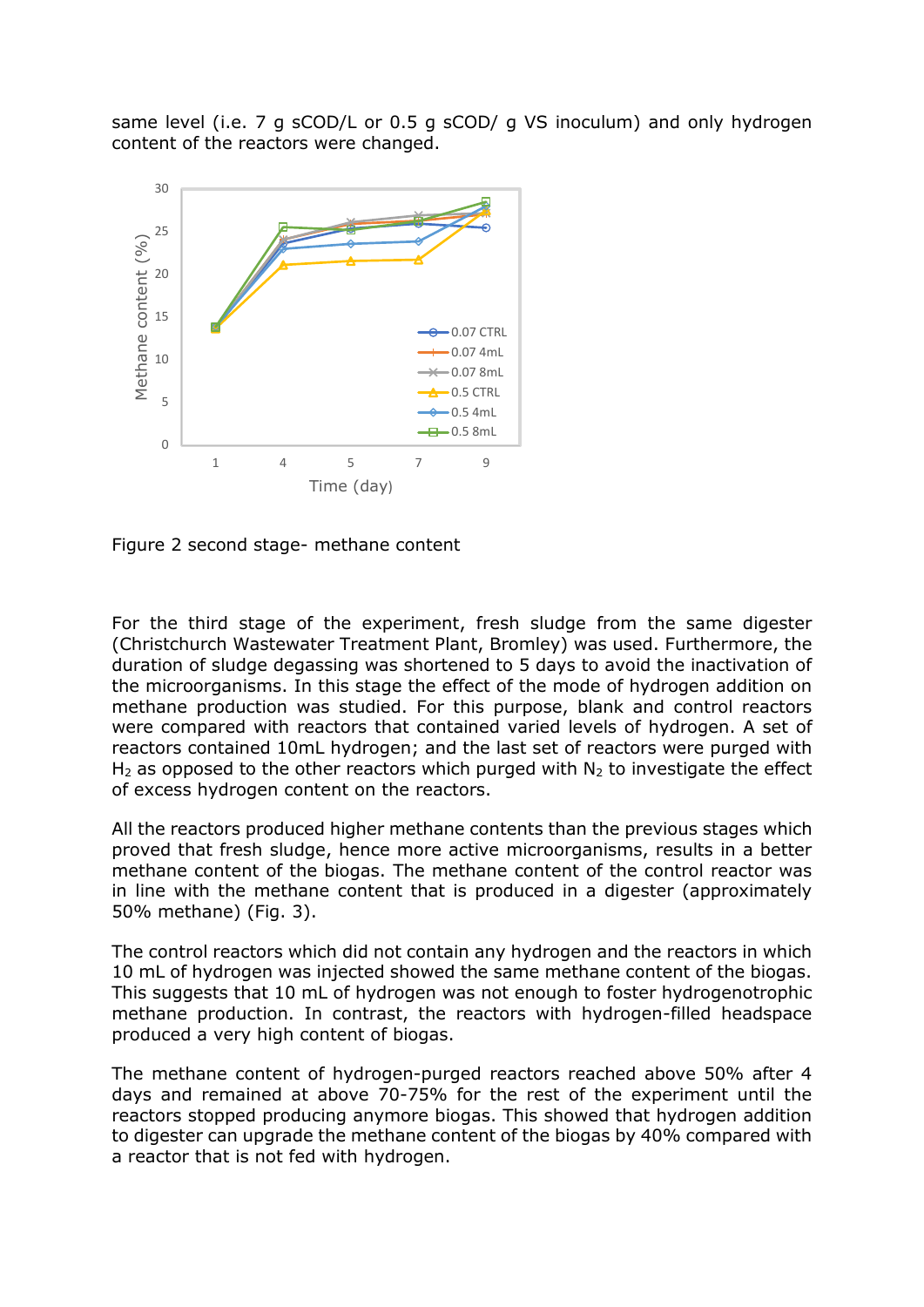

Figure 3: Third Stage- effect of hydrogen addition on methane content of the biogas

A biogas with high content of methane has more calorific value and therefore improves the performance of CHP engines at wastewater treatment plants. This enhances CHP engines and produces more heat and power to cover the required energy for running a wastewater treatment plant. The benefit of hydrogen assisted biogas upgrading system is that it can be applied to the existing digesters with the same engines without a need for changing the configuration of the infrastructure.

The findings of this experiment showed that hydrogen assisted biogas upgrading systems have a few challenges that need to be addressed in the next stages of this on-going research.

Comparing the systems with and without hydrogen addition showed that, when hydrogen was added to the system, biogas and methane production rate decreased. Although a very high methane content of biogas was produced, the biogas production rate was lower than the expected level in these systems. This can be explained by the fact that reaction of  $CO<sub>2</sub>$  and H<sub>2</sub> might take two different pathways. One leads to methane production and the other results in acetate production (and other VFAs) (Vechi et al 2021). High VFA concentration has a negative effect on biogas production of microorganisms (Siegert et al 2005). In this case, adding hydrogen gas to the reactors (purging the headspace with hydrogen) resulted in high availability of hydrogen for homoacetogens that lead to production of more VFAs consequently lower rates of biogas production.

The next step for this ongoing research will be looking at addressing the observed low biogas production rate in hydrogen assisted biogas upgrading system. It is